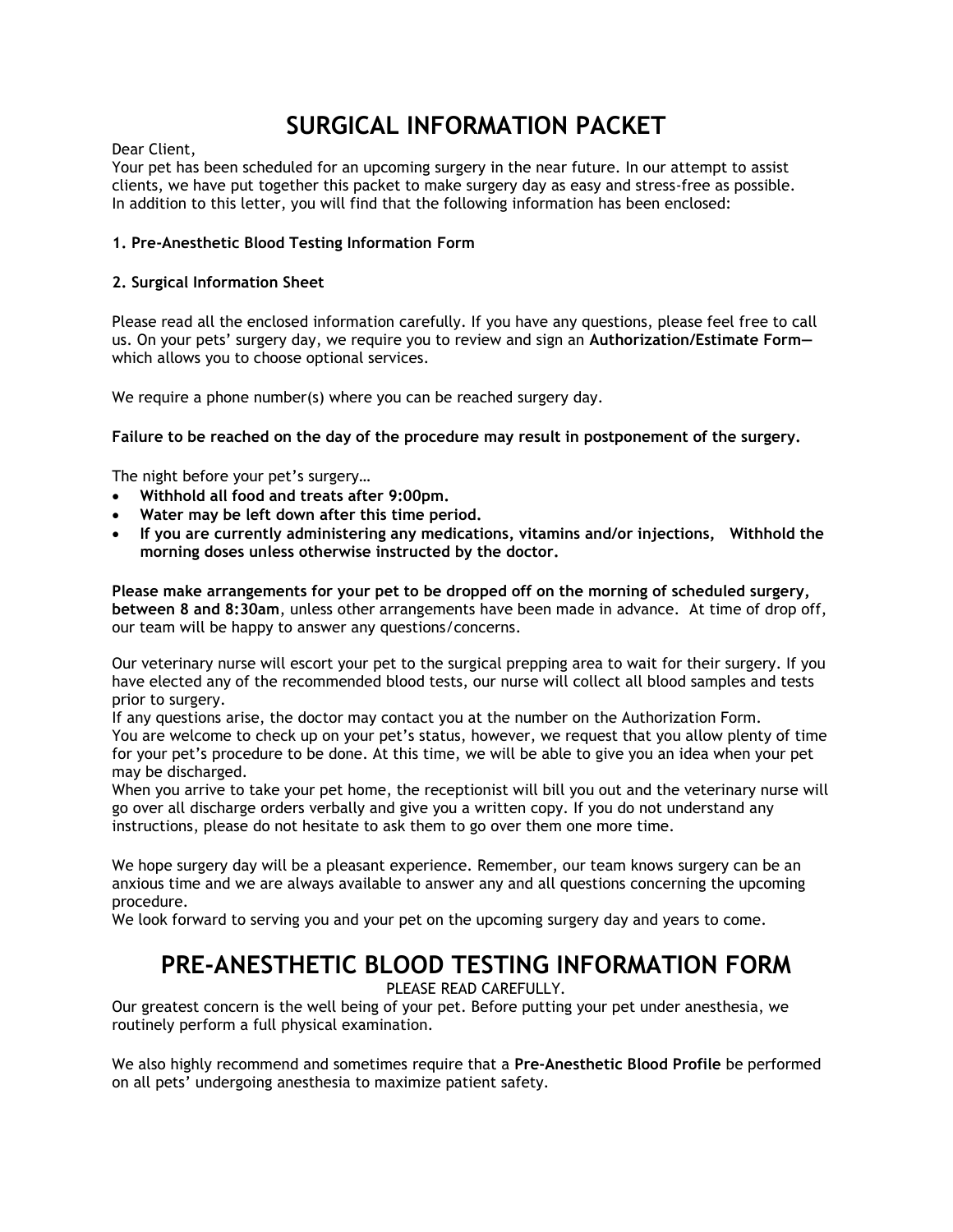The **Pre-Anesthetic Blood Profile** helps alert our surgeon to the presence of dehydration, anemia, infection, diabetes and/or kidney or liver disease that could complicate the procedure. These conditions may not be detected **without** a pre-anesthetic profile thus not allowing for the most appropriate and safest anesthetic regime to be administered. These tests are similar to those your own physician would run if you were to undergo anesthesia. In addition, these tests may be useful if your pet's health changes to develop faster, more accurate diagnoses and treatments.

State of the art equipment enables us to perform the pre-anesthetic blood profile at our hospital and we are committed to making this technology available to our patients.

The **Authorization Form** you will sign on your pet's surgery date will offer pre-anesthetic blood work. 1. **The Quantitative Blood Count (QBC)** and **Pre-Anesthetic Profile** which includes:

- **CBC**: PCV (Anemia), White Blood Cell Count (Infection) & Red Blood Cell Count (Anemia/Bleeding Disorder), Platelet Count (Clotting Disorder)
- **Profile**: BUN and Creatinine (Kidney), ALKP and ALT (Liver), Glucose (Sugar), Total Protein (Dehydration).

2. **Owner Elects to Decline** the recommended pre-anesthetic blood tests at this time but requests that we proceed with the procedure. This is indicated by *NOT* checking the optional procedures.

We realize surgery and anesthesia can be an anxious time for both the owner and patient and we attempt to make surgery day as safe and comfortable for all involved. The physical examination and blood work done prior to any surgical procedure allows us to best minimize anesthetic and surgical risks and maximize patient safety.

If you have any questions or hesitations about the scheduled procedure, please do not hesitate to call us to discuss any aspect of the upcoming procedure.

## **SURGICAL INFORMATION FORM**

#### PLEASE READ CAREFULLY. **Anesthetic Procedures & Risks**

We use a combination of pre-anesthetic medications/injectable and/or inhalant anesthetics to achieve optimum levels of anesthesia that are safe for your pet.

**For short procedures**, an injectable anesthetic is given alone that produces a good plane of surgical anesthesia with a quick recovery.

**For most procedures**, your pet is anesthetized and then intubated (insertion of a tube into the trachea or wind pipe). This will ensure that your pet is able to receive oxygen at all times and prevents aspiration of any fluids into the lungs.

**Monitoring & Pain Management-**Monitoring of patients during anesthesia is done in two ways. First, a veterinary nurse is with your pet continuously from beginning of anesthesia to recovery. Second, we have a computerized monitor that records heart rate, pulse rate, oxygen levels, respiration, ECG, core and rectal temperature and blood pressure.

Our clinic strongly believes in compassionate, quality, medical care for our patients. As a result, all surgery patients will receive pain management before, during and after surgery. Additionally, pain medication may be prescribed home. Additional information will be given at discharge. We hope this program will reduce any discomfort experienced and aid in a quicker recovery.

#### **Intravenous Catheterization & Fluids**

We perform the placement of an IV catheter and use IV fluids during all anesthetic procedures. This allows us to have quick, available access to the circulatory system (blood) in case of an unforeseen